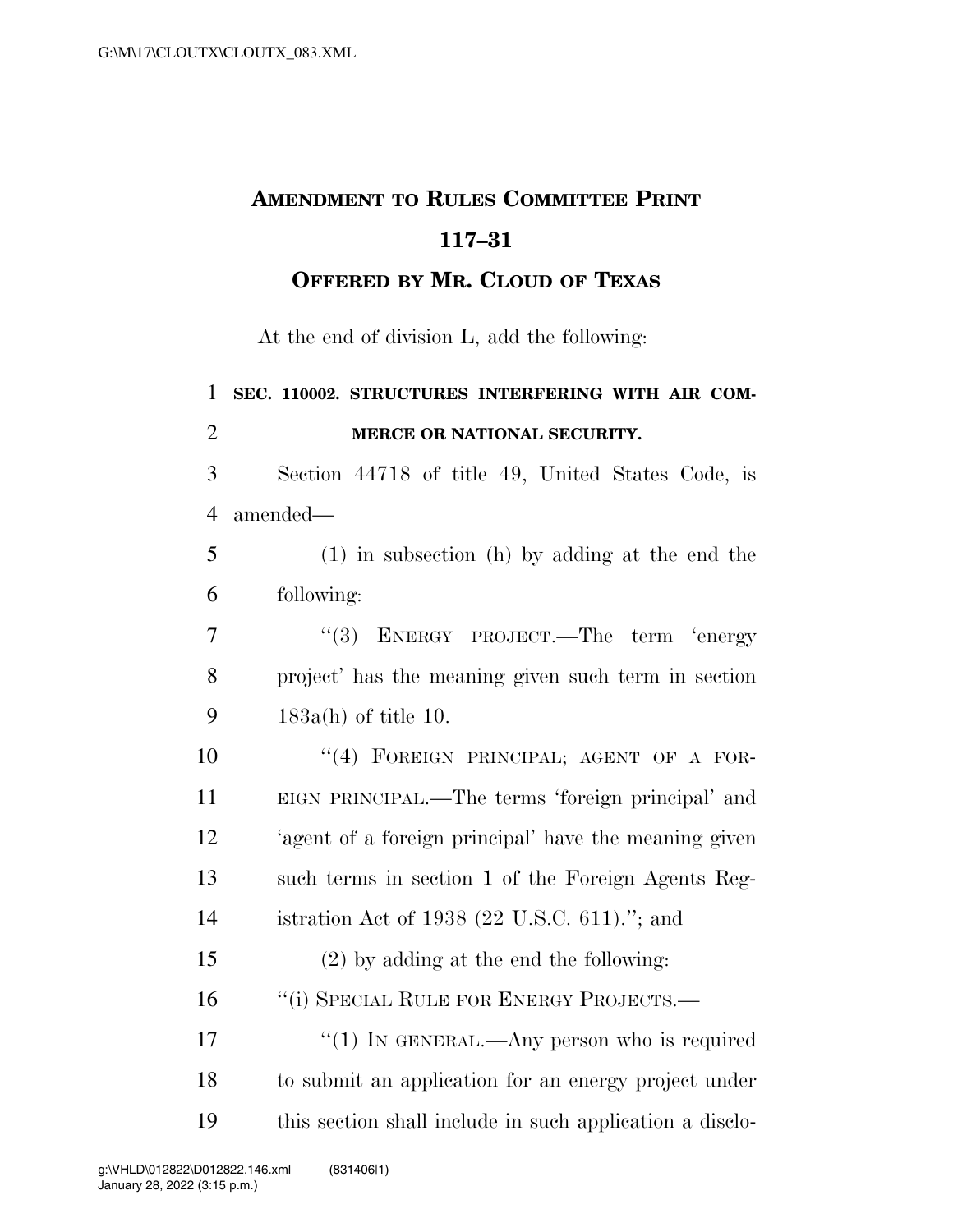$\mathfrak{D}$ 

 sure of any relationship such person has with a for- eign principal or with an agent of a foreign prin-cipal.

4 "(2) INACCURATE DISCLOSURE OF RELATION-SHIP WITH FOREIGN PRINCIPAL.—

 ''(A) IN GENERAL.—The Secretary of Transportation, in consultation with the Attor- ney General of the United States, shall estab- lish a process to evaluate the accuracy of a dis- closure made under paragraph (1) and deter- mine whether a person has violated such para-graph.

13 "(B) INITIAL PENALTY FOR INACCURATE DISCLOSURE.—If the Secretary determines that a person has violated paragraph (1), such per- son shall be prohibited from submitting an ap- plication for an energy project under this sec- tion during the period beginning on the date on which the Secretary made the determination under subparagraph (A) and ending on the date 21 that is 2 years after such determination.

22 "
(C) PENALTIES FOR SUBSEQUENT INAC- CURATE DISCLOSURES.—If the Secretary deter- mines that a person violates paragraph (1) after an initial violation under subparagraph